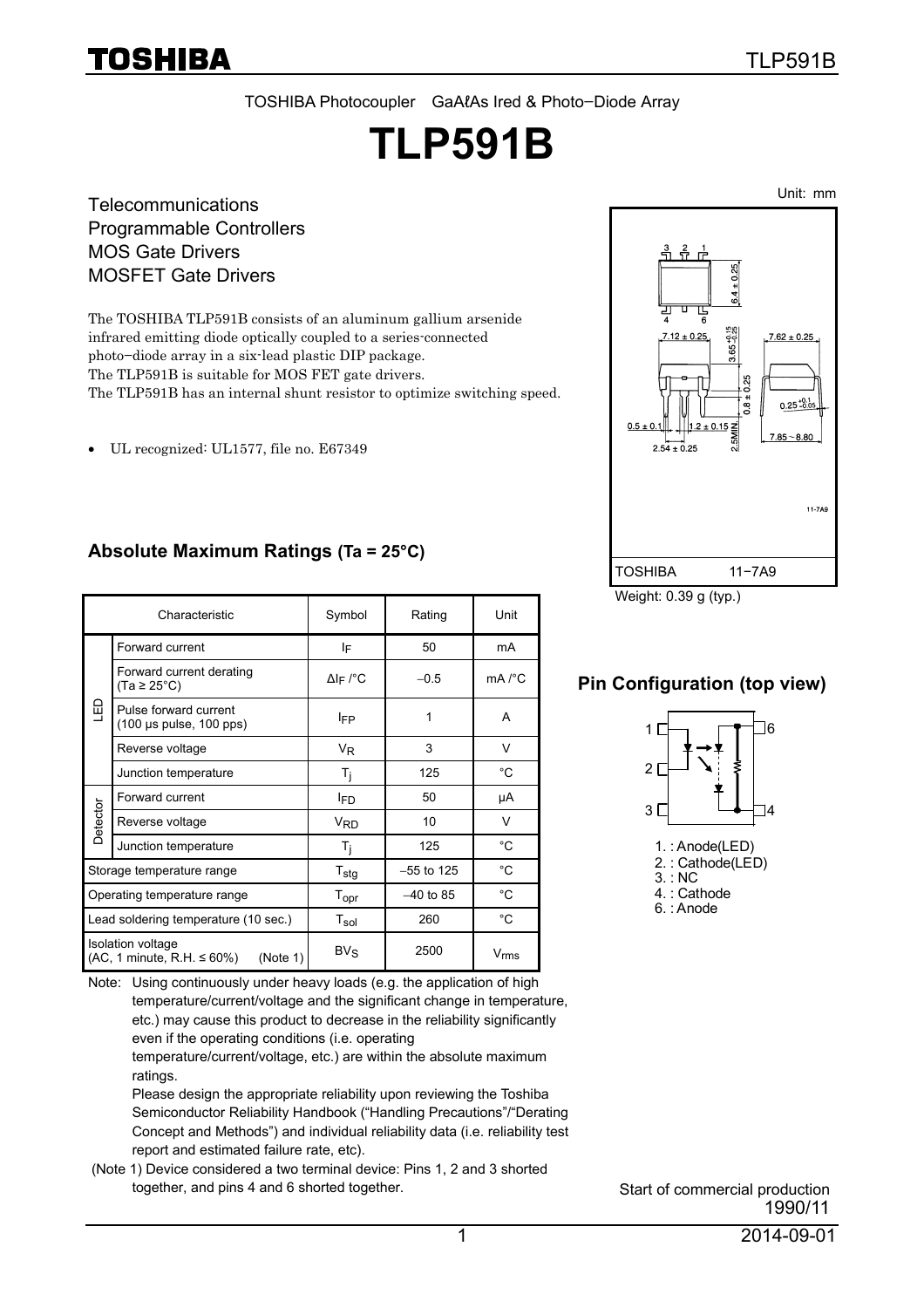## **Recommended Operating Conditions**

| Characteristic        | Symbol | Min   | Тyр. | Max | Unit |
|-----------------------|--------|-------|------|-----|------|
| Forward current       | IF     |       | 20   | 25  | mA   |
| Operating temperature | opr    | $-25$ |      | 85  | °C   |

Note: Recommended operating conditions are given as a design guideline to obtain expected performance of the device. Additionally, each item is an independent guideline respectively. In developing designs using this product, please confirm specified characteristics shown in this document.

#### **Individual Electrical Characteristics (Ta = 25°C)**

| Characteristic |                 | Symbol          | <b>Test Condition</b>  | Min | Typ. | Max | Unit |
|----------------|-----------------|-----------------|------------------------|-----|------|-----|------|
|                | Forward voltage | VF              | $I_F = 10$ mA          | 1.2 | 1.4  | 1.7 | ν    |
| 品              | Reverse current | ΙŖ              | $V_R = 3 V$            |     |      | 10  | μA   |
|                | Capacitance     | $C_T$           | $V = 0V$ , $f = 1$ MHz |     | 30   | 60  | pF   |
| Detector       | Forward voltage | V <sub>FD</sub> | $I_{FD}$ = 10 $\mu$ A  |     |      |     | ν    |
|                | Reverse current | <sup>I</sup> RD | $V_{RD}$ = 10 V        |     |      |     | μA   |

#### **Coupled Electrical Characteristics (Ta = 25°C)**

| Characteristic       | Symbol | <b>Test Condition</b> | Min | Typ.   | Max | Unit |
|----------------------|--------|-----------------------|-----|--------|-----|------|
| Open voltage         | Voc    | $I_F = 20$ mA         |     | о<br>ŏ |     |      |
| <b>Short Current</b> | lsc    | $I_F = 20 \text{ mA}$ | 24  | 40     |     | μA   |

#### **Isolation Characteristics (Ta = 25°C)**

| Characteristic                | Symbol      | <b>Test Condition</b>          | Min                | Typ.      | Max | Unit |
|-------------------------------|-------------|--------------------------------|--------------------|-----------|-----|------|
| Capacitance (input to output) | $c_{\rm S}$ | $V_S = 0V$ , f = 1 MHz         |                    | 0.8       |     | pF   |
| Isolation resistance          | $R_{\rm S}$ | $V_S$ = 500 V, R.H. $\leq$ 60% | $5 \times 10^{10}$ | $10^{14}$ |     | Ω    |
|                               | $BV_S$      | AC, 1 minute                   | 2500               |           |     | Vrms |
| Isolation voltage             |             | AC, 1 second, in oil           |                    | 5000      |     |      |
|                               |             | DC, 1 minute, in oil           |                    | 5000      |     | Vdc  |

#### **Switching Characteristics (Ta = 25°C)**

| Characteristic | Symbol | <b>Test Condition</b>                   | Min | Typ. | Max | Unit |
|----------------|--------|-----------------------------------------|-----|------|-----|------|
| Turn-on time   | ton    | $I_F$ = 20 mA, C <sub>L</sub> = 1000 pF |     | 0.2  |     | ms   |
| Turn-off time  | toff   | (Note 2)                                |     | ັ    |     | ms   |

(Note 2) Switching time test circuit



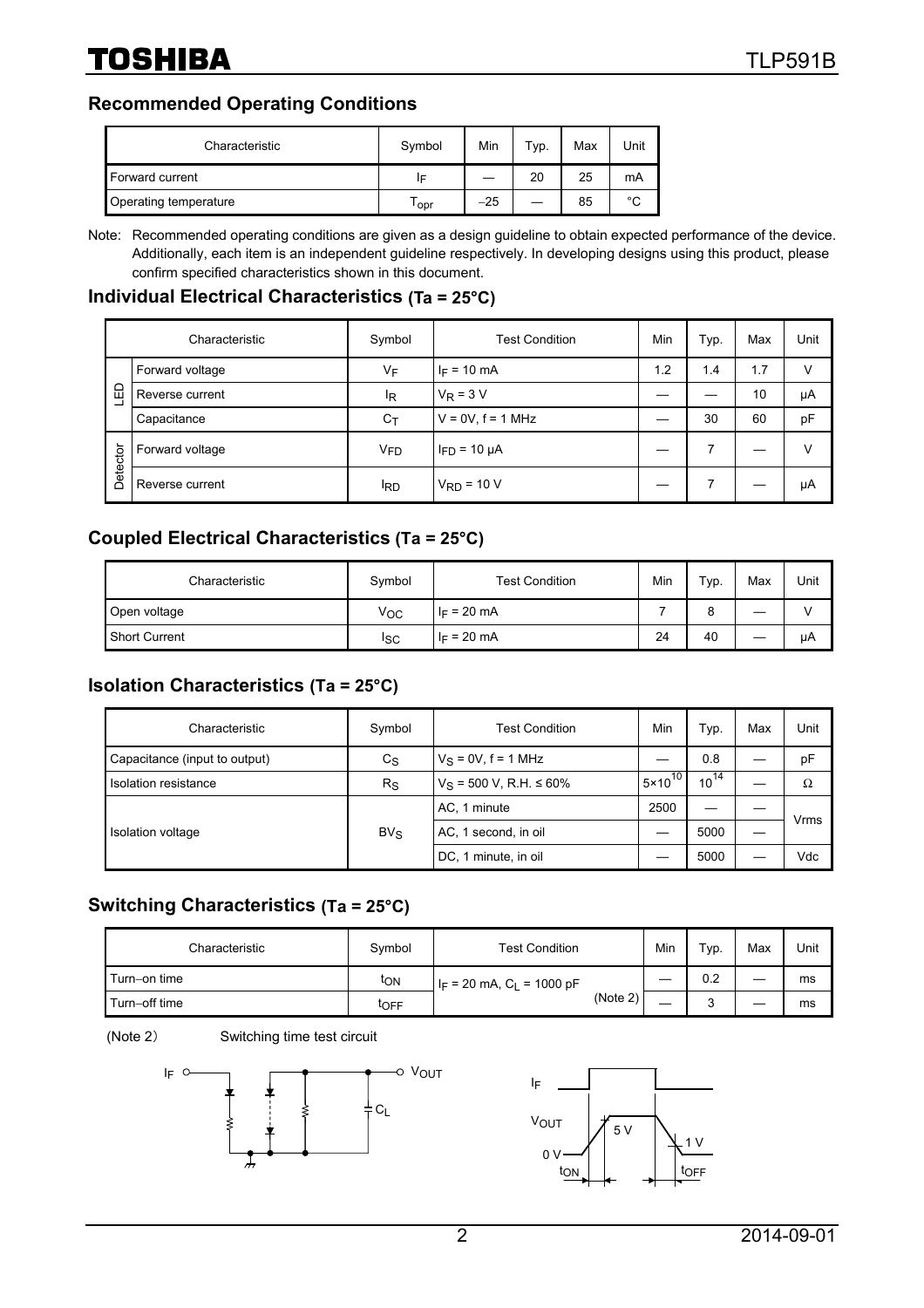# **TOSHIBA**

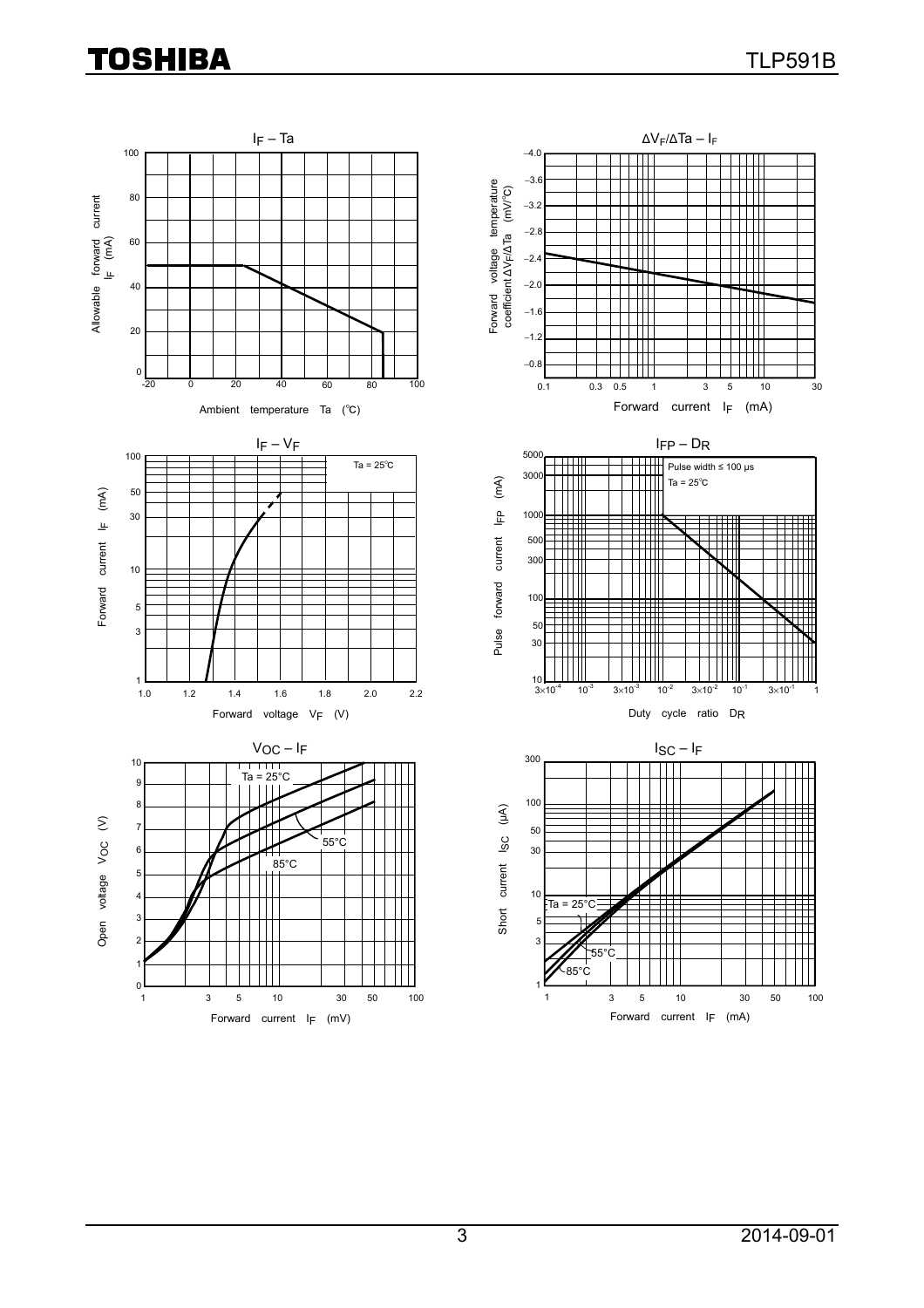# **RESTRICTIONS ON PRODUCT USE**

- Toshiba Corporation, and its subsidiaries and affiliates (collectively "TOSHIBA"), reserve the right to make changes to the information in this document, and related hardware, software and systems (collectively "Product") without notice.
- This document and any information herein may not be reproduced without prior written permission from TOSHIBA. Even with TOSHIBA's written permission, reproduction is permissible only if reproduction is without alteration/omission.
- Though TOSHIBA works continually to improve Product's quality and reliability, Product can malfunction or fail. Customers are responsible for complying with safety standards and for providing adequate designs and safeguards for their hardware, software and systems which minimize risk and avoid situations in which a malfunction or failure of Product could cause loss of human life, bodily injury or damage to property, including data loss or corruption. Before customers use the Product, create designs including the Product, or incorporate the Product into their own applications, customers must also refer to and comply with (a) the latest versions of all relevant TOSHIBA information, including without limitation, this document, the specifications, the data sheets and application notes for Product and the precautions and conditions set forth in the "TOSHIBA Semiconductor Reliability Handbook" and (b) the instructions for the application with which the Product will be used with or for. Customers are solely responsible for all aspects of their own product design or applications, including but not limited to (a) determining the appropriateness of the use of this Product in such design or applications; (b) evaluating and determining the applicability of any information contained in this document, or in charts, diagrams, programs, algorithms, sample application circuits, or any other referenced documents; and (c) validating all operating parameters for such designs and applications. **TOSHIBA ASSUMES NO LIABILITY FOR CUSTOMERS' PRODUCT DESIGN OR APPLICATIONS.**
- **PRODUCT IS NEITHER INTENDED NOR WARRANTED FOR USE IN EQUIPMENTS OR SYSTEMS THAT REQUIRE EXTRAORDINARILY HIGH LEVELS OF QUALITY AND/OR RELIABILITY, AND/OR A MALFUNCTION OR FAILURE OF WHICH MAY CAUSE LOSS OF HUMAN LIFE, BODILY INJURY, SERIOUS PROPERTY DAMAGE AND/OR SERIOUS PUBLIC IMPACT (**"**UNINTENDED USE**"**).** Except for specific applications as expressly stated in this document, Unintended Use includes, without limitation, equipment used in nuclear facilities, equipment used in the aerospace industry, medical equipment, equipment used for automobiles, trains, ships and other transportation, traffic signaling equipment, equipment used to control combustions or explosions, safety devices, elevators and escalators, devices related to electric power, and equipment used in finance-related fields. **IF YOU USE PRODUCT FOR UNINTENDED USE, TOSHIBA ASSUMES NO LIABILITY FOR PRODUCT.** For details, please contact your TOSHIBA sales representative.
- Do not disassemble, analyze, reverse-engineer, alter, modify, translate or copy Product, whether in whole or in part.
- Product shall not be used for or incorporated into any products or systems whose manufacture, use, or sale is prohibited under any applicable laws or regulations.
- The information contained herein is presented only as quidance for Product use. No responsibility is assumed by TOSHIBA for any infringement of patents or any other intellectual property rights of third parties that may result from the use of Product. No license to any intellectual property right is granted by this document, whether express or implied, by estoppel or otherwise.
- **ABSENT A WRITTEN SIGNED AGREEMENT, EXCEPT AS PROVIDED IN THE RELEVANT TERMS AND CONDITIONS OF SALE FOR PRODUCT, AND TO THE MAXIMUM EXTENT ALLOWABLE BY LAW, TOSHIBA (1) ASSUMES NO LIABILITY WHATSOEVER, INCLUDING WITHOUT LIMITATION, INDIRECT, CONSEQUENTIAL, SPECIAL, OR INCIDENTAL DAMAGES OR LOSS, INCLUDING WITHOUT LIMITATION, LOSS OF PROFITS, LOSS OF OPPORTUNITIES, BUSINESS INTERRUPTION AND LOSS OF DATA, AND (2) DISCLAIMS ANY AND ALL EXPRESS OR IMPLIED WARRANTIES AND CONDITIONS RELATED TO SALE, USE OF PRODUCT, OR INFORMATION, INCLUDING WARRANTIES OR CONDITIONS OF MERCHANTABILITY, FITNESS FOR A PARTICULAR PURPOSE, ACCURACY OF INFORMATION, OR NONINFRINGEMENT.**
- GaAs (Gallium Arsenide) is used in Product. GaAs is harmful to humans if consumed or absorbed, whether in the form of dust or vapor. Handle with care and do not break, cut, crush, grind, dissolve chemically or otherwise expose GaAs in Product.
- Do not use or otherwise make available Product or related software or technology for any military purposes, including without limitation, for the design, development, use, stockpiling or manufacturing of nuclear, chemical, or biological weapons or missile technology products (mass destruction weapons). Product and related software and technology may be controlled under the applicable export laws and regulations including, without limitation, the Japanese Foreign Exchange and Foreign Trade Law and the U.S. Export Administration Regulations. Export and re-export of Product or related software or technology are strictly prohibited except in compliance with all applicable export laws and regulations.
- Please contact your TOSHIBA sales representative for details as to environmental matters such as the RoHS compatibility of Product. Please use Product in compliance with all applicable laws and regulations that regulate the inclusion or use of controlled substances, including without limitation, the EU RoHS Directive. **TOSHIBA ASSUMES NO LIABILITY FOR DAMAGES OR LOSSES OCCURRING AS A RESULT OF NONCOMPLIANCE WITH APPLICABLE LAWS AND REGULATIONS.**